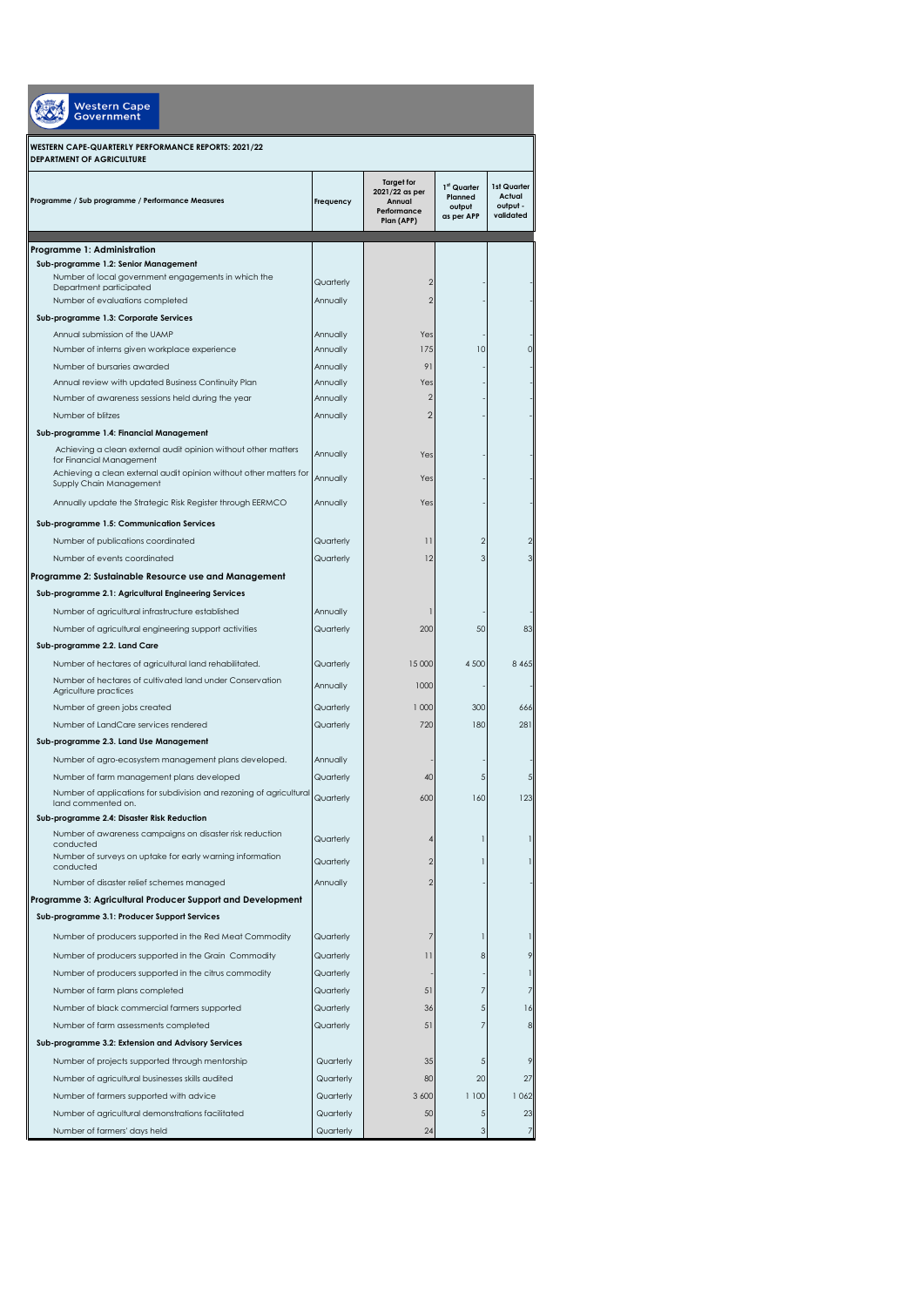| Programme / Sub programme / Performance Measures                                                                                                                           | Frequency             | <b>Target for</b><br>2021/22 as per<br>Annual<br>Performance<br>Plan (APP) | 1 <sup>st</sup> Quarter<br>Planned<br>output<br>as per APP | 1st Quarter<br>Actual<br>output -<br>validated |
|----------------------------------------------------------------------------------------------------------------------------------------------------------------------------|-----------------------|----------------------------------------------------------------------------|------------------------------------------------------------|------------------------------------------------|
| Sub-programme 3.3: Food Security                                                                                                                                           |                       |                                                                            |                                                            |                                                |
| Number of smallholder producers supported                                                                                                                                  | Quarterly             | 33                                                                         |                                                            | 8                                              |
| Number of subsistence producers supported                                                                                                                                  | Quarterly             | 56                                                                         | 8                                                          | 63                                             |
| Number of community food security projects supported                                                                                                                       | Quarterly             | 56                                                                         | 8                                                          | 63                                             |
| Number of school food gardens supported                                                                                                                                    | Quarterly             | 4                                                                          | $\overline{2}$                                             | 9                                              |
| Number of food gardening promotion and awareness sessions                                                                                                                  | Annually              | $\overline{2}$                                                             |                                                            |                                                |
| Number of households supported with agricultural food<br>production initiatives                                                                                            | Quarterly             | 1800                                                                       | 360                                                        | 738                                            |
| Sub-programme 3.4: Casidra SOC Ltd                                                                                                                                         |                       |                                                                            |                                                            |                                                |
| Number of agricultural projects facilitated within commodity<br>structures<br>The day to day management of the provincial state farms with a<br>view towards breaking even | Quarterly<br>Annually | 36<br>$\overline{2}$                                                       | 5                                                          | 15                                             |
| Programme 4: Veterinary Services                                                                                                                                           |                       |                                                                            |                                                            |                                                |
| Sub-programme 4.1: Animal Health                                                                                                                                           |                       |                                                                            |                                                            |                                                |
| Number of visits to epidemiological units for veterinary                                                                                                                   |                       |                                                                            |                                                            |                                                |
| interventions.                                                                                                                                                             | Quarterly             | 10000                                                                      | 2 500                                                      | 3718                                           |
| Number of samples collected for targeted animal diseases<br>surveillance.                                                                                                  | Quarterly             | 30000                                                                      | 8 0 0 0                                                    | 4947                                           |
| Number of cats and dogs vaccinated against Rabies                                                                                                                          | Quarterly             | 80000                                                                      | 20 000                                                     | 31890                                          |
| Number of cattle tested by the intra-dermal test for Bovine                                                                                                                | Quarterly             | 70000                                                                      | 18 000                                                     | 20 959                                         |
| Tuberculosis<br>Number of cattle serum sampled and serologically tested for<br><b>Brucellosis</b>                                                                          | Quarterly             | 70000                                                                      | 18000                                                      | 22 413                                         |
| Sub-programme 4.2: Veterinary international Trade Facilitation                                                                                                             |                       |                                                                            |                                                            |                                                |
| Number of export veterinary certificates issued for export<br>facilitation                                                                                                 | Quarterly             | 15500                                                                      | 3500                                                       | 3750                                           |
| Number of export establishment audits conducted                                                                                                                            | Quarterly             | 155                                                                        | 38                                                         | 17                                             |
| Number of clients serviced for animal and animal products export                                                                                                           | Annually              | 220                                                                        |                                                            |                                                |
| control<br>Sub-programme 4.3: Veterinary Public Health                                                                                                                     |                       |                                                                            |                                                            |                                                |
| Number of inspections conducted on facilities producing meat                                                                                                               | Quarterly             | 660                                                                        | 165                                                        | 137                                            |
|                                                                                                                                                                            |                       |                                                                            |                                                            |                                                |
| Average percentage of compliance of all operating abattoirs in<br>the Province to the meat safety legislation                                                              | Annually              | 80                                                                         |                                                            |                                                |
| Number of visits conducted on facilities producing meat                                                                                                                    | Quarterly             | 780                                                                        | 195                                                        | 185                                            |
| Sub-programme 4.4: Veterinary Diagnostic Services                                                                                                                          |                       |                                                                            |                                                            |                                                |
| Number of laboratory tests performed according to prescribed<br>standards.                                                                                                 | Quarterly             | 330000                                                                     | 85 000                                                     | 48 621                                         |
| Total number of Veterinary Public Health samples tested                                                                                                                    | Quarterly             | 800                                                                        | 220                                                        | 6                                              |
| Number of samples tested for small holder farmers                                                                                                                          | Quarterly             | 2 500                                                                      | 830                                                        | 292                                            |
| Number of samples tested for chemical residues                                                                                                                             | Quarterly             | 600                                                                        | 100                                                        | $\circ$                                        |
| Sub-programme 4.5: Veterinary Technical Support Services<br>Number of Performing Animals Protection Act (PAPA) registration<br>licences issued                             | Quarterly             | 200                                                                        | 30                                                         | 27                                             |
|                                                                                                                                                                            |                       |                                                                            |                                                            |                                                |
| Programme 5: Research and Technology Development Services                                                                                                                  |                       |                                                                            |                                                            |                                                |
| Sub-programme 5.1: Agricultural Research                                                                                                                                   |                       |                                                                            |                                                            |                                                |
| Number of research projects implemented to improve agricultural<br>production                                                                                              | Annually              | 75                                                                         |                                                            |                                                |
| Number of research committee meetings to evaluate projects                                                                                                                 | Quarterly             | 4                                                                          |                                                            |                                                |
| Number of WCARF meetings to coordinate research                                                                                                                            | Quarterly             | 3                                                                          |                                                            |                                                |
| Number of SmartAgri newsletters published.                                                                                                                                 | Quarterly             | 4                                                                          |                                                            |                                                |
| Sub-programme 5.2 Technology Transfer Services                                                                                                                             |                       |                                                                            |                                                            |                                                |
| Number of scientific papers published                                                                                                                                      | Annually              | 20                                                                         |                                                            |                                                |
| Number of research presentations made at technology transfer                                                                                                               | Quarterly             | 80                                                                         | 20                                                         | 20                                             |
| events<br>Number of new technologies developed for the smallholder<br>producers                                                                                            | Annually              | $\overline{2}$                                                             |                                                            |                                                |
| Number of articles and radio broadcasts in popular media                                                                                                                   | Quarterly             | 100                                                                        | 20                                                         | 34                                             |
| Number of research presentations made at peer reviewed                                                                                                                     | Quarterly             | 35                                                                         | 5                                                          | 5                                              |
| events.<br>Number of information packs developed                                                                                                                           | Quarterly             | 12                                                                         | 3                                                          | 4                                              |
|                                                                                                                                                                            |                       |                                                                            |                                                            |                                                |
| Number of technology transfer events organised and presented                                                                                                               | Quarterly             | 6                                                                          |                                                            | $\circ$                                        |
| Number of web portals maintained                                                                                                                                           | Annually              | 3                                                                          |                                                            |                                                |
| Sub-programme 5.3: Research Infrastructure Support Services                                                                                                                |                       |                                                                            |                                                            |                                                |
| Number of research infrastructure managed                                                                                                                                  | Annually              |                                                                            |                                                            |                                                |
| Number of technical working committee meetings on research<br>farms                                                                                                        | Quarterly             | 4                                                                          |                                                            |                                                |